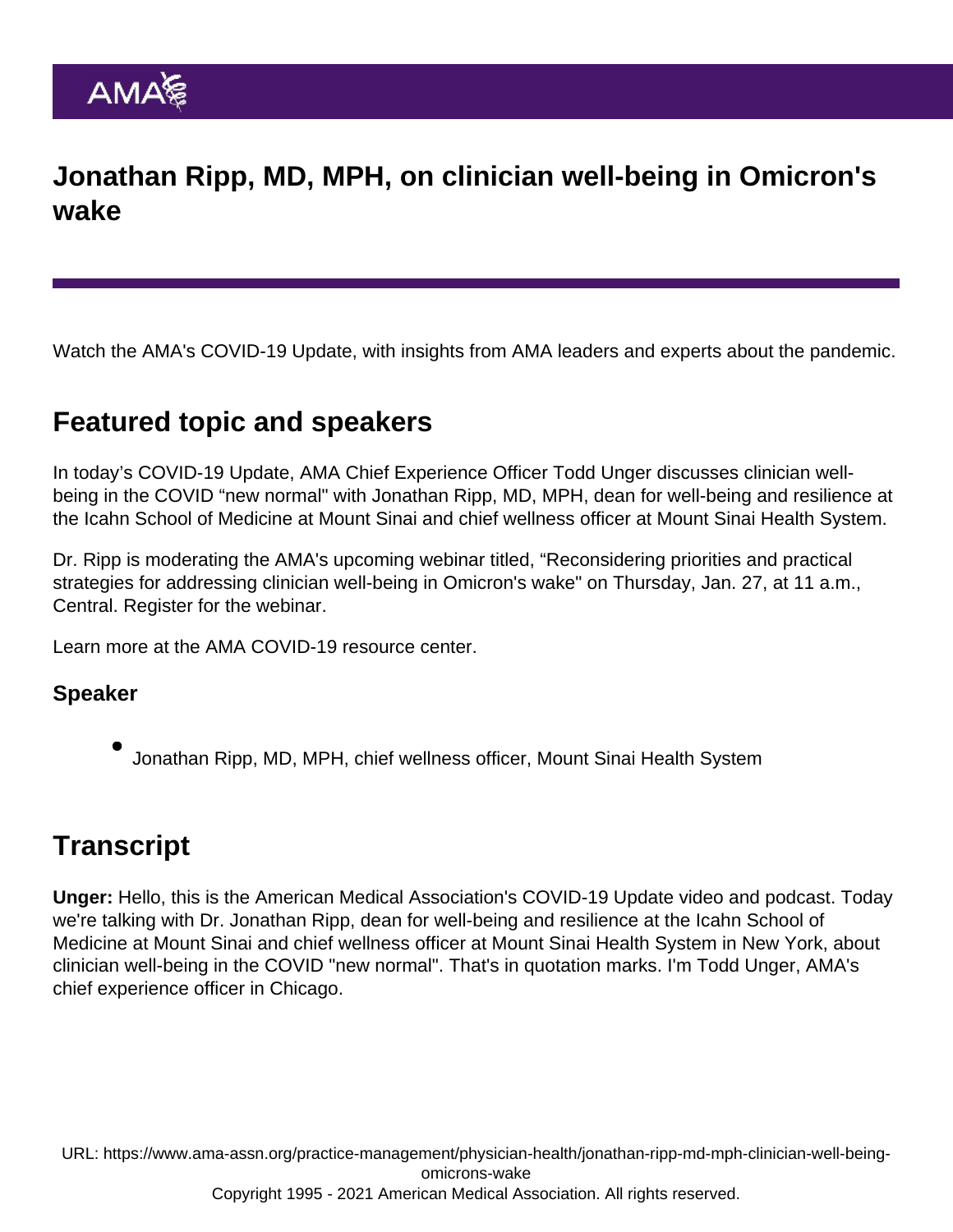Dr. Ripp, thanks for joining us. I went back and watched our first time we ever talked together back in April of 2020. Talk about a time machine is to look back and see the state of things back there when you were really just learning how to deal with this in the first wave. Fast forward, better part of two years, you're now moderating an upcoming AMA webinar titled, "Clinician Well-being in the COVID "New Normal": Reconsidering Priorities in Omicron's Wake." I'm just say, if you were to go back and advise yourself two years ago knowing what you know now, what would you have told yourself?

Dr. Ripp: Oh my goodness. Well, first of all, Todd, thanks for having me. It's great to be here. I'm trying to process all that you just said. I guess for what I tell myself, I would say, "Brace yourself for what's coming." My goodness, it has been a long and tiring couple years. But hey, we're here and I think we've learned a lot. I'm looking forward to this webinar to talk about where we are.

Unger: I love this concept of the new normal, which is given how fluid things in, is just at this particular point in time of what we consider the new normal right now. Why don't you give us a preview of what this webinar is going to be all about?

Dr. Ripp: Yeah, well, the new normal, that's kind of the term that I think a lot of us started using really early on. Because we were sort of moaning our loss and thinking about what we had and where we are and when is it going to get back that way, get back to normal. We all kind of realized, it's probably not going to be that way, it's probably going to be a new normal.

I think in the wake of Delta, not Omicron, but Delta, there probably was a considerable amount of optimism of hope that maybe we were turning the corner on COVID and that we wouldn't be seeing too much of it. And so maybe we were kind of getting a sense of what the new normal might be. And Omicron just kind of has really changed things, I think, in terms of a lot of people's outlook. So I can share with you in a second what we want to cover in the webinar but I think as we think about new normal, with Omicron, some of the differences are that a lot of people who are vaccinated felt like, "Okay, well, I'm safe." And that's just been thrown out the window with Omicron, as there've been so many vaccinated cases.

So those folks who felt, "Well, now we're getting somewhere." It's hard to think of what the new normal is going to be. So I think there's a lot of uncertainty in a mix that's fueling a lot of anxiety. And we're going to talk a bit about that in the webinar.

Unger: What do you think characterizes the new normal right now?

Dr. Ripp: Yeah, well, I think about it in terms of, obviously, the work that I'm engaged in and the things that we're going to talk about. And so it's really about how have our priorities changed or not changed as a result of where we are at this phase of the pandemic? I think we learned a lot in terms of what was needed as there are COVID surges. And so what that looked like was, as numbers are going up, there's a lot of attention to basic needs. As those numbers go up and begin peaking, the uncertainty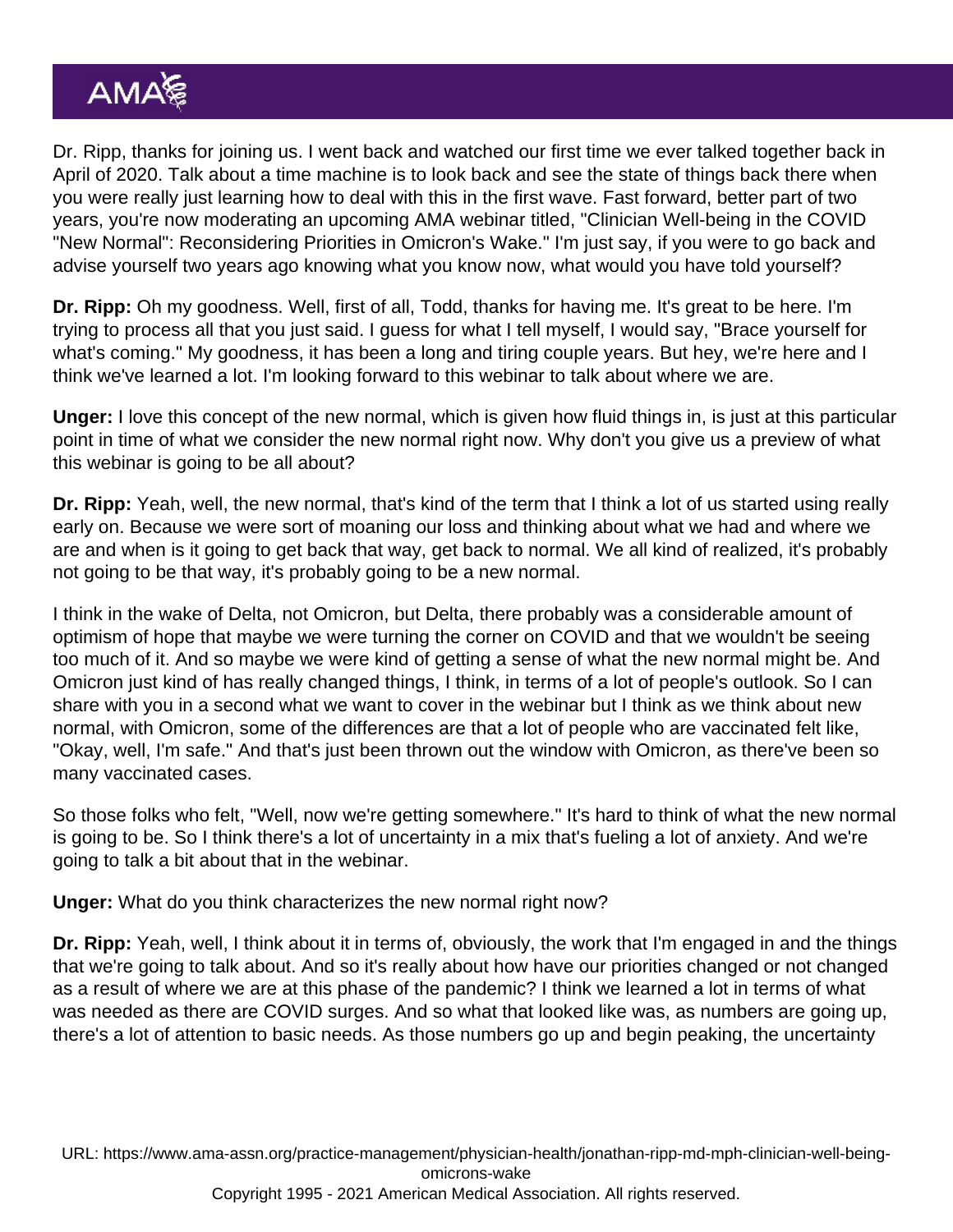continues and there's a lot of anxiety. And then as we start coming down, we know that's when people process, they grieve and there's a lot of attention and need for mental health support.

With this most recent wave, this most recent Omicron surge, we're seeing other elements creep in that are having significant impact on wellbeing. So from the standpoint of where we are as it relates to our work in this space, we're really seeing the dramatic impacts of the exhaustion and staffing. Everybody knows about the great resignation, the staff shortages in health care. And when you compound that with so many people getting sick, who are providing the care, those issues have just become incredibly acute. And I think will have impact beyond Omicron, as we really focus a lot on, what does it mean to keep people engaged in health care? How do we keep people in this profession? How do we enable them to want to stay in this work?

Unger: I mean, you talked a lot ... just now, you talked about exhaustion. I mean, this is two years, the cumulative effect of that. And psychologically we still see this having an outsize impact on those who have chosen to be unvaccinated at this point. Do you think that that in particular, especially in light of what we heard from the Supreme Court last week. Is that really weighing on physicians at this point? That kind of sense that, geez, we have a vaccine at hand—

Dr. Ripp: Yeah.

Unger: Why aren't you using it?

Dr. Ripp: Yeah, I think it's one piece of the puzzle that certainly influences this conversation. I think for a workforce that is exhausted, it's one thing to take care of people who have gotten vaccinated and got their boosters and they still get Omicron. And so okay, that's happening now. So, we got to take care of those people.

It's another a thing when folks, particularly those that seem to be getting sicker are the ones that are unvaccinated. And I think that does take a toll on the workforce if you're already tired and you see someone come in like that, and you're thinking, "This person is contributing to my exhaustion." These are the human thoughts that obviously our workforce is experiencing. That's going to take its toll. And we're also seeing sort of an increase in the instability or at least it tends to be picked up by the press or at least, I do think you'll hear about it in the webinar, as well. But some of the mistreatment that comes from patients to the workforce, we may be seeing it in greater amounts. And that too is having an increasing toll on all of us.

Unger: Gosh, I can only imagine. I mean, when you think about the different phases and the different surges that we're in right now. And you mentioned different kind of psychological stresses, how do you compare what needs to be done for physicians and health care teams right now, that's different than it was two years ago?

URL: [https://www.ama-assn.org/practice-management/physician-health/jonathan-ripp-md-mph-clinician-well-being](https://www.ama-assn.org/practice-management/physician-health/jonathan-ripp-md-mph-clinician-well-being-omicrons-wake)[omicrons-wake](https://www.ama-assn.org/practice-management/physician-health/jonathan-ripp-md-mph-clinician-well-being-omicrons-wake)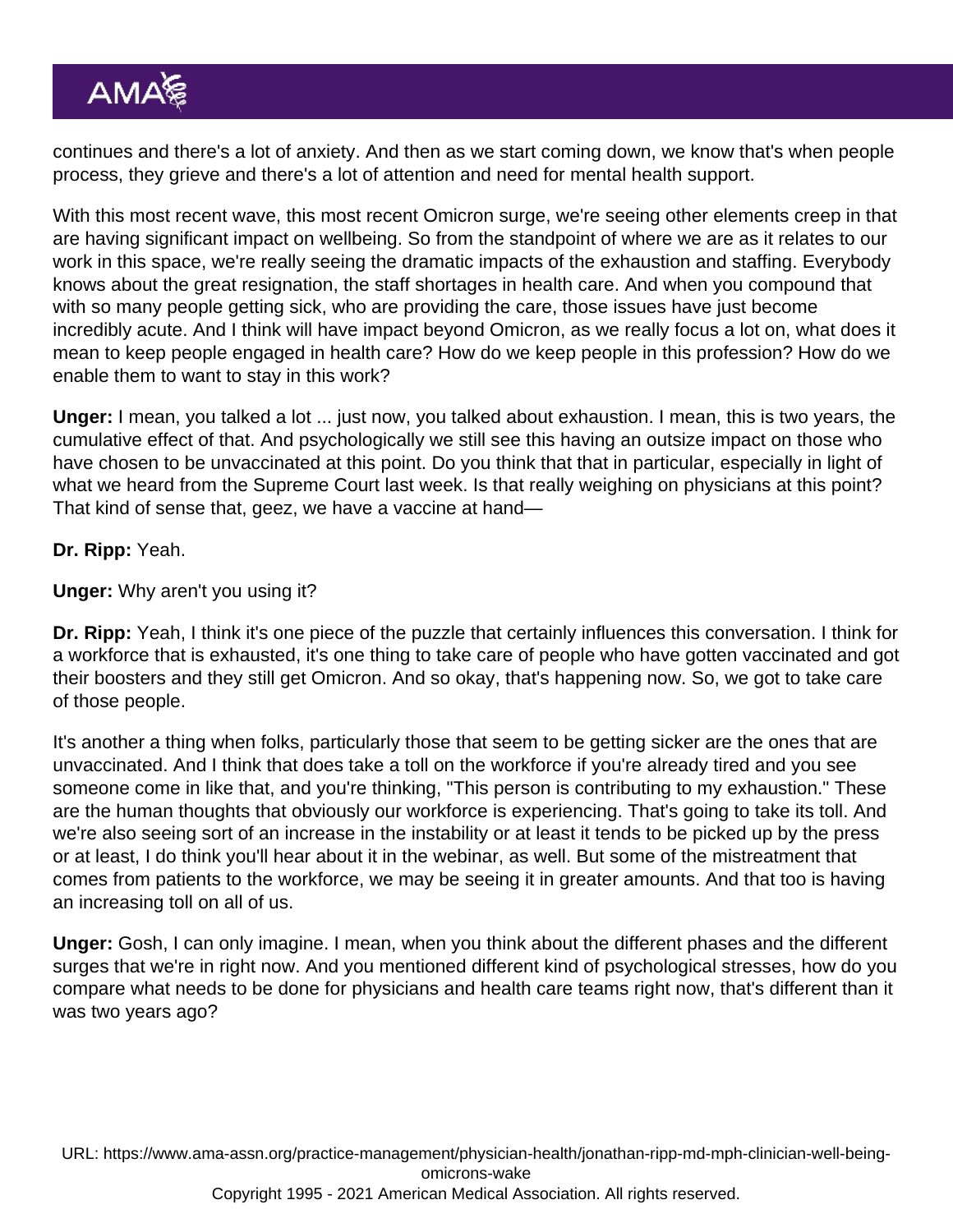Dr. Ripp: Yeah, no, that's a great question. Just when we thought we understood from our experience how to respond to these things and there's many silver linings. But that of course is one of them that we've garnered a great deal of experience in understanding, how are health care workforces impacted by crises? And what are their needs? We thought we learned a lot. And a lot of that has born out this time around but there are these new elements.

But certainly, and as I mentioned before, when the crisis is rapidly sort of unfolding, that's where people really tend to focus on, "Okay, how do I survive?" It's survival mode. How do I take care of my kids if they're out of school? How do I take care of my elders, if I got to provide them care and their care attendants are out sick. Cafeteria is closed, how do I get my next meal? So that we know. And that was true in this surge, as much as in the beginning.

The uncertainty elements also, it drives anxiety when we don't know what's coming. And so clearly providing information is critical at those time periods. That too we've seen. I anticipate what we've seen last time is forthcoming. Perhaps in greater extent, you'll hear about that in the webinar as well. I'm concerned about the mental health consequences. We knew they were significant and real after the first major surge. And we have every reason to believe we're going to see more of that.

I think what's layered on, what might be new is this element of exhaustion. There's just such little reserve and fold in the issues around staffing and workforce challenges, meeting just the staffing needs. It compounds all of this stuff. So I don't know if I think of them as separate issues or just drivers that influence what we've already learned. But it's making it very hard.

In fact, I would go so far as to say that well-being probably isn't ... who's actually feeling well right now? I think that may not actually be our current benchmark. I do believe that we can get to that place where we really are promoting well-being. But right now it's just, can we get folks to be okay? Can we enable folks to kind of get through this, get through it effectively and really unscathed. And I think that's the difference, that's what we're doing right now. Which is a little different than when we emerged from Omicron.

Unger: I think that's a really interesting point about what's the best case scenario for right now? I mean, when you're in a hospital, that's way, way over capacity due to the surge right now. When we think about what needs to happen going forward and let's just hope that the numbers we're seeing in many of the kind of early urban centers of this seem to have peaked. There's some indication, let's say we are able to move past Omicron. We got two years of this pandemic under our belt and the cumulative toll that it's taken on physicians, nurses, health care teams. What's the job then to be able to really help these folks deal with the trauma of this time?

Dr. Ripp: Yeah. Well, that too, I think, we will talk about. I would say first and foremost, it's to prepare for this possible, I think, for what we will see. We've all been through communal traumas. So, I think we can prepare for that outcome, that we're going to see people who are experiencing psychological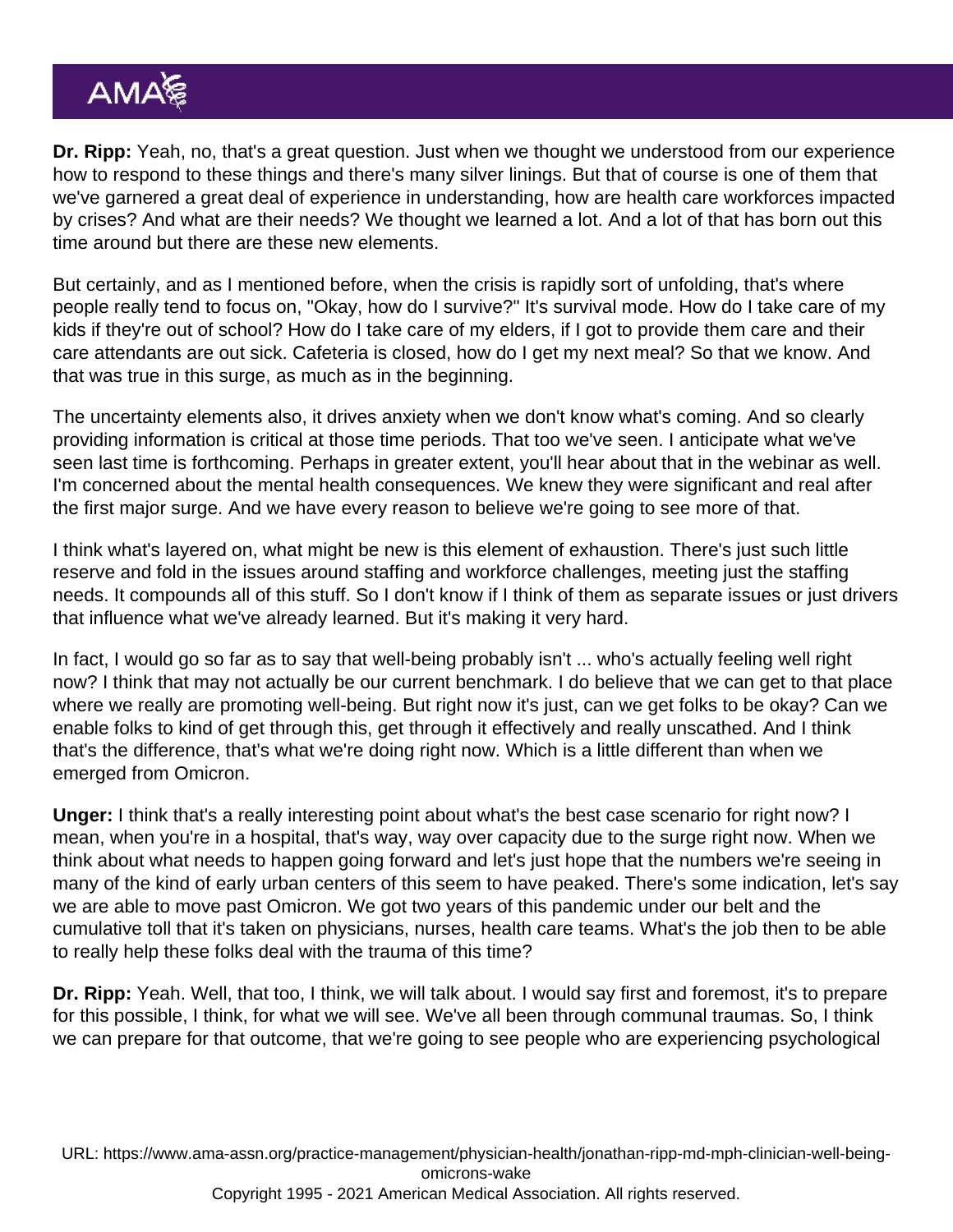consequences of this. So first and foremost, just knowing what to expect to shore up and make sure we're aware of what our resources are to help those folks. To make sure that we're sending out a lot of supportive and normalizing communications, making sure people know that it's okay to not be okay in the wake of all this. And so encouraging people to seek help when they need it.

So, that's going to be critical. And concurrently, we're going to need to get back to the things that we know work as it relates to well-being, to all the work and culture and culture transformation, leadership, communications. All those things that have impact on making people feel cared for, enable them to derive meaning from their work. And to focus on those efficiencies that enable people to do their work, so that they are able to spend more of their time on the meaningful aspects of their work, less of their time on the meeting-less aspects of their work.

Unger: Is there anything, as you think of your strategy going forward, that might seem unusual or unexpected that you need to bring to the table as we hopefully put at least some of this behind us? And have at least one window before something else happens.

Dr. Ripp: Yeah. I'm not sure I have like a zinger there for you but what I will say is a theme as it relates to efforts to support the workforce at a time like this, that I think not that it's something new. But it's, when you're working in the cultural sphere and in times of crisis, when we really know, we've heard from our workforce, that what they need to know that you hear them and that you care for them and that you value them.

And so one of the things that I think has really emerged for me and certainly the leadership at my institution espouses this. It's got to be words and actions. So the way in which we make people feel, it's that Maya Angelou quote, it's what people will really remember is how you made them feel. And so, it's not necessarily just the words or just the actions. It's got to be both. It's got to be heartfelt, authentic messaging that is linked with things that are real, that are tangible. Whether it's some gesture of appreciation. Just give the whole hospital pizza for dinner. But also the real stuff that we know, paying attention to those workflow, operational needs in times of crisis to sort of bolster those.

I think when all that's done together, you're going to have the greatest impact. And if you don't do it together, you really run the risk of falling short. And potentially it could even backfire on you if you say, "Hey, we really care about you." But you're not doing anything to back it up. And even the other way around, if you're doing things but it's not also included with that message that really brings it home. It may actually not be effective.

Unger: Dr. Ripp, this issue of physician wellness is at the top of our minds as we enter 2022 at the AMA. And this webinar that you're going to be hosting is an important way for us to kick off the year. I'm really excited to hear what you and the rest of the panel have to say. And I'd encourage everyone to watch this upcoming webinar, "Clinician Well-being in the COVID "New Normal": Reconsidering Priorities in Omicron's Wake." It's Thursday, January 27 at 11 o'clock, Central time. And a registration